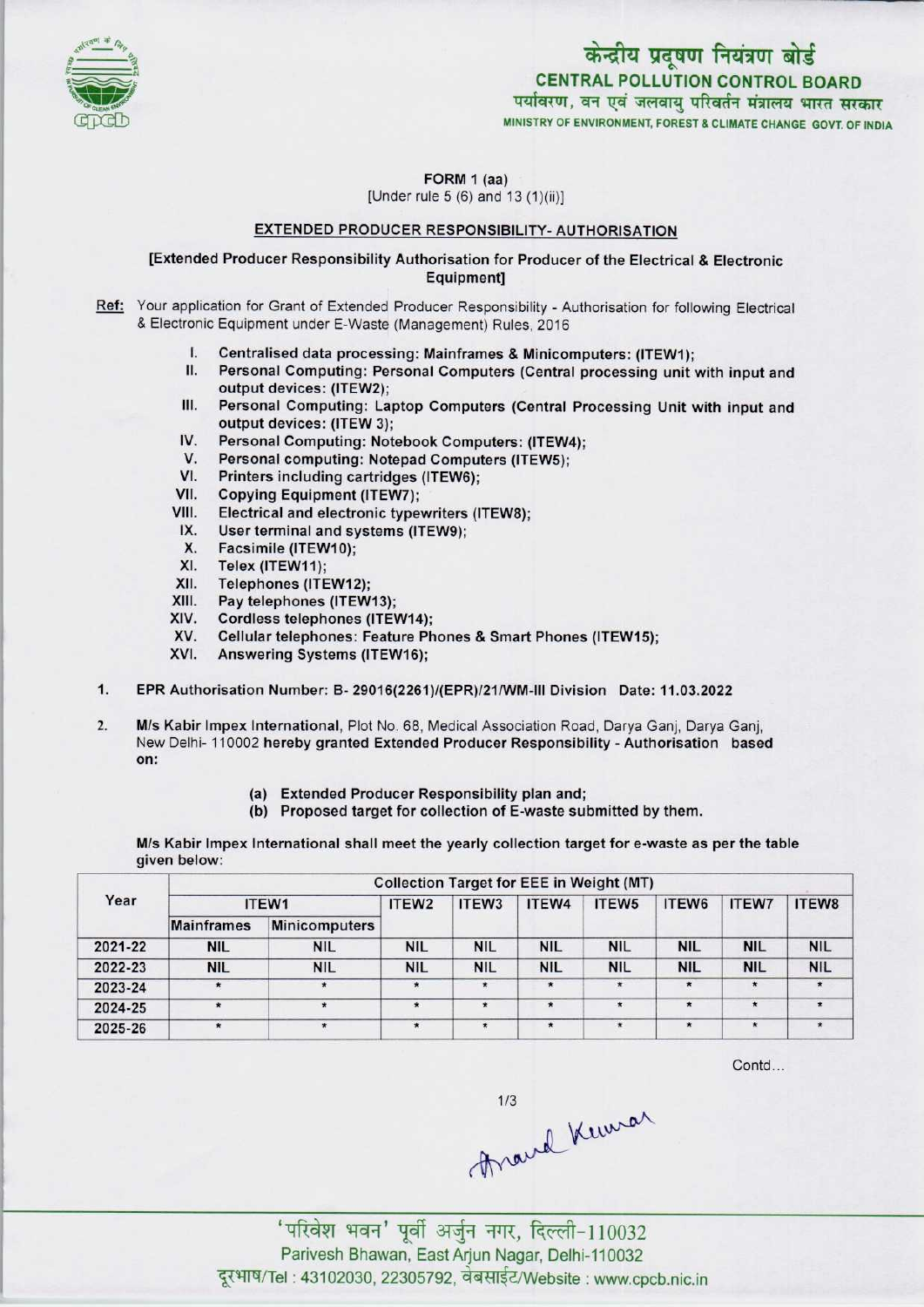

### From pre page....

| Year    | <b>Collection Target for EEE in Weight (MT)</b> |            |            |            |            |               |                     |                       |            |  |
|---------|-------------------------------------------------|------------|------------|------------|------------|---------------|---------------------|-----------------------|------------|--|
|         | ITEW9                                           | ITEW10     | ITEW11     | ITEW12     |            | ITEW13 ITEW14 | ITEW15              | ITEW16                |            |  |
|         |                                                 |            |            |            |            |               | <b>Smart Phones</b> | <b>Feature Phones</b> |            |  |
| 2021-22 | <b>NIL</b>                                      | <b>NIL</b> | <b>NIL</b> | <b>NIL</b> | <b>NIL</b> | <b>NIL</b>    | <b>NIL</b>          | <b>NIL</b>            | <b>NIL</b> |  |
| 2022-23 | <b>NIL</b>                                      | <b>NIL</b> | <b>NIL</b> | <b>NIL</b> | <b>NIL</b> | <b>NIL</b>    | <b>NIL</b>          | <b>NIL</b>            | <b>NIL</b> |  |
| 2023-24 | $\star$                                         | $\star$    | $\star$    | $\star$    | $\star$    | $\star$       |                     |                       |            |  |
| 2024-25 | $\cdot$                                         |            | $\star$    | $\star$    | $\star$    | $\star$       | $\star$             |                       |            |  |
| 2025-26 | $\star$                                         | $\star$    | $\star$    | $\star$    | $\star$    | $\star$       | $\star$             | $\star$               |            |  |

\*Collection target will be fixed after submission of sales data.

# 3. The Authorisation shall be valid for a period of five (5) years from date of issue with following conditions:

- i. You shall strictly follow the approved Extended Producer Responsibility plan, a copy of which is enclosed herewith as Enclosure-I;
- ii. You shall ensure that collection mechanism or collection Centres are set up or designated as per the details given in the Extended Producer Responsibility plan and that shall be completed before the proposed dates if any in the EPR Plan (list of collection Centres and the toll free numbers for reverse logistics enclosed);
- iii. You shall ensure that all the collected e-waste is channelized to your PRO M/s Hulladek Recycling Private Limited, 4, D. L. Khan Road, Float no. B-401, 4<sup>th</sup> floor, Kolkata-700025, West Bengal, India and record shall be maintained at PRO/dismantler/recycler and at your end.
- iv. You shall maintain records, in Form-2 of these Rules, of e-waste and make such records available for scrutiny by Central Pollution Control Board;
- v. You shall file annual returns in Form-3 to the Central Pollution Control Board on or before 30th day of June following the financial year to which that returns relates.

#### vi. General Terms & Conditions of the Authorisation:

- a. The authorisation shall comply with provisions of the Environment (Protection) Act, 1986 and the E-waste (Management) Rules,2016 made there under;
- b.The authorisation or its renewal shall be produced for inspection at the request of an officer authorised by the Central Pollution Control Board;
- c.Any change in the approved Extended Producer Responsibility plan should be informed to Central Pollution Control Board within 15 days on which decision shall be communicated by Central Pollution Control Board within sixty days;
- d. It is the duty of the authorised person to take prior permission of the Central Pollution Control Board to close down any collection centre/points or any other facility which are part of the EPR plan;

Contd...

thranch kircure